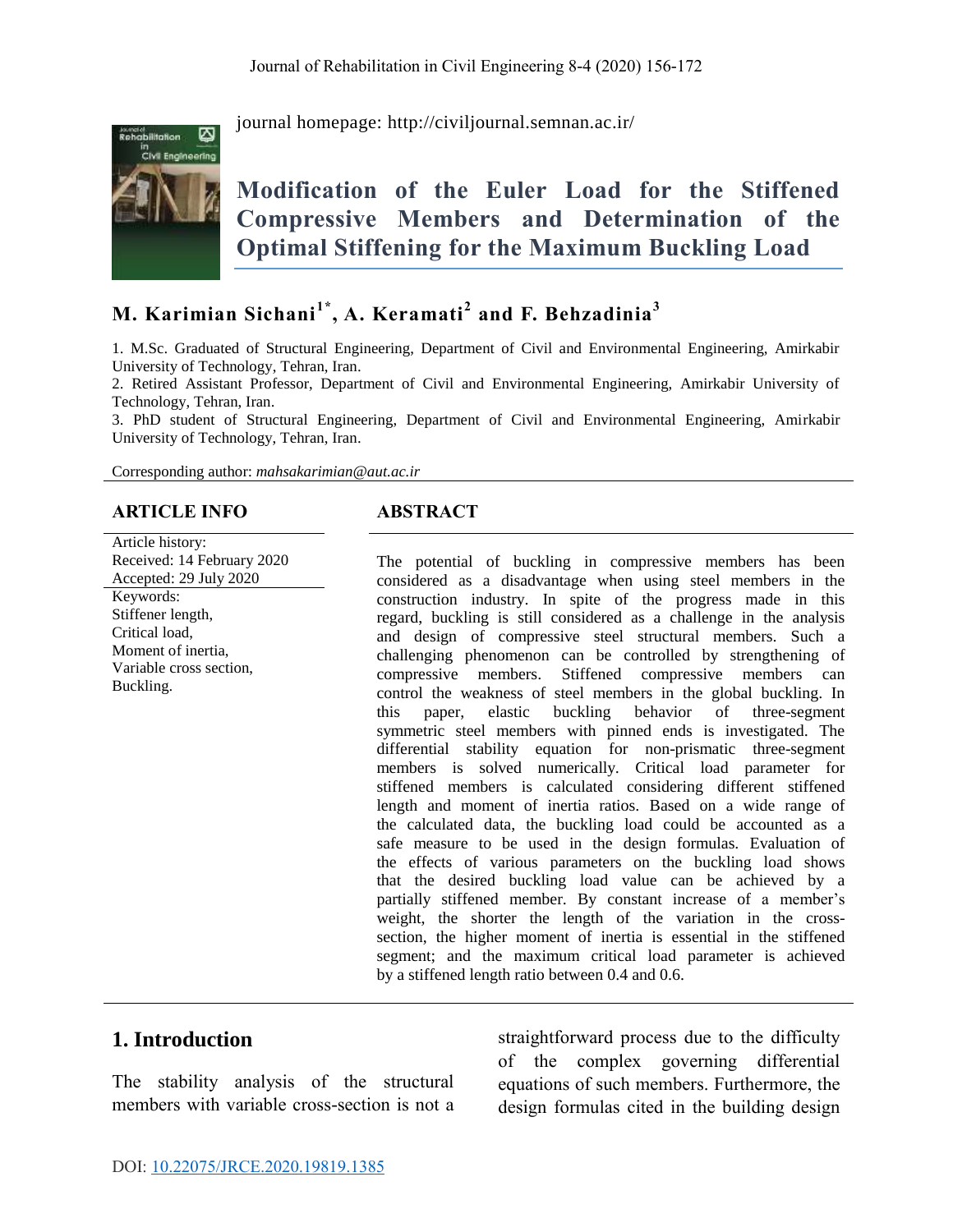codes are determined for the members with constant cross-section. As a result, evaluating non-prismatic compressive steel members for analysis and design purposes is essential. Many engineers prefer to use variable crosssections or stiffened members in order to decrease the cost and weight of the building. One of the strategies applied for stiffening a compressive steel member is known as welding steel plates to some specific parts over its length, thereby having a member with variable cross-section. Strengthening a member by this strategy leads to a considerable increase in the buckling load of such members. Also this process can be used for rehabilitation purposes.

Numerous studies have been conducted on the assessment of global buckling behavior in non-prismatic steel members. In 1961, Timoshenko and Gere used the column design curves based on the tangent modulus to calculate the approximate non-elastic buckling load of non-uniform bars [1]. Arbabi and Li proposed a semi-analytical procedure for members with variable crosssections which turned the governing equation of such members into an integral equation; they calculated the critical load of a member with two-segment section, utilizing this approach [2]. The accuracy and flexibility of this procedure for all types of variation in the cross-section and boundary conditions were approved through comparison between the available approaches. Elishakoff and Rollot assessed a column with variable stiffness distribution and came up with close-form solutions for global buckling of the assumed member with the aid of MATHEMATICA computational program [3]. Li presented an exact solution for global buckling of a nonprismatic column with spring supports under both concentrated and distributed loads. This approach was verified by FEM method and

was proved to be accurate and efficient [4]. Al-Sadder derived the exact stability functions for beam-column members with variable cross-sections by which one can determine the tangent stiffness matrix of such sections and therefore conduct an accurate geometric nonlinear analysis (P-∆) of frames containing members with variable-cross sections [5]. Rahai and Kazemi introduced a procedure for conducting global buckling analysis of tapered columns in which the buckling loads were derived using the modified vibration mode shape and energy methods [6]. Coskun and Atay implemented the variational iteration method (VIM) which is efficient for solving nonlinear differential and integral equations, in order to calculate the critical buckling loads of columns with different types of supports and different variations in cross-sections [7]. Darbandi et al. investigated the static stability of nonuniform columns by implementing a solution based on the singular perturbation method and determination of critical buckling loads and corresponding mode shapes [8]. In 2011, Huang and Li presented a solution for solving the global buckling instability of axially graded Euler-Bernoulli columns with variable cross-sections, considering different boundary conditions. This solution was based on reducing the governing differential equation of buckling to a Fredholm integral equation [9]. Marques et al. proposed a design development for in-plane flexural buckling of linear tapered columns under constant axial forces [10]. Konstantakopoulos et al. numerically solved the governing equation of the global buckling issue considering three types of crosssections consisting of parabolic, tapered, and stepped sections and applying concentric and eccentric axial forces and concentrated moments at the ends or intermediate points of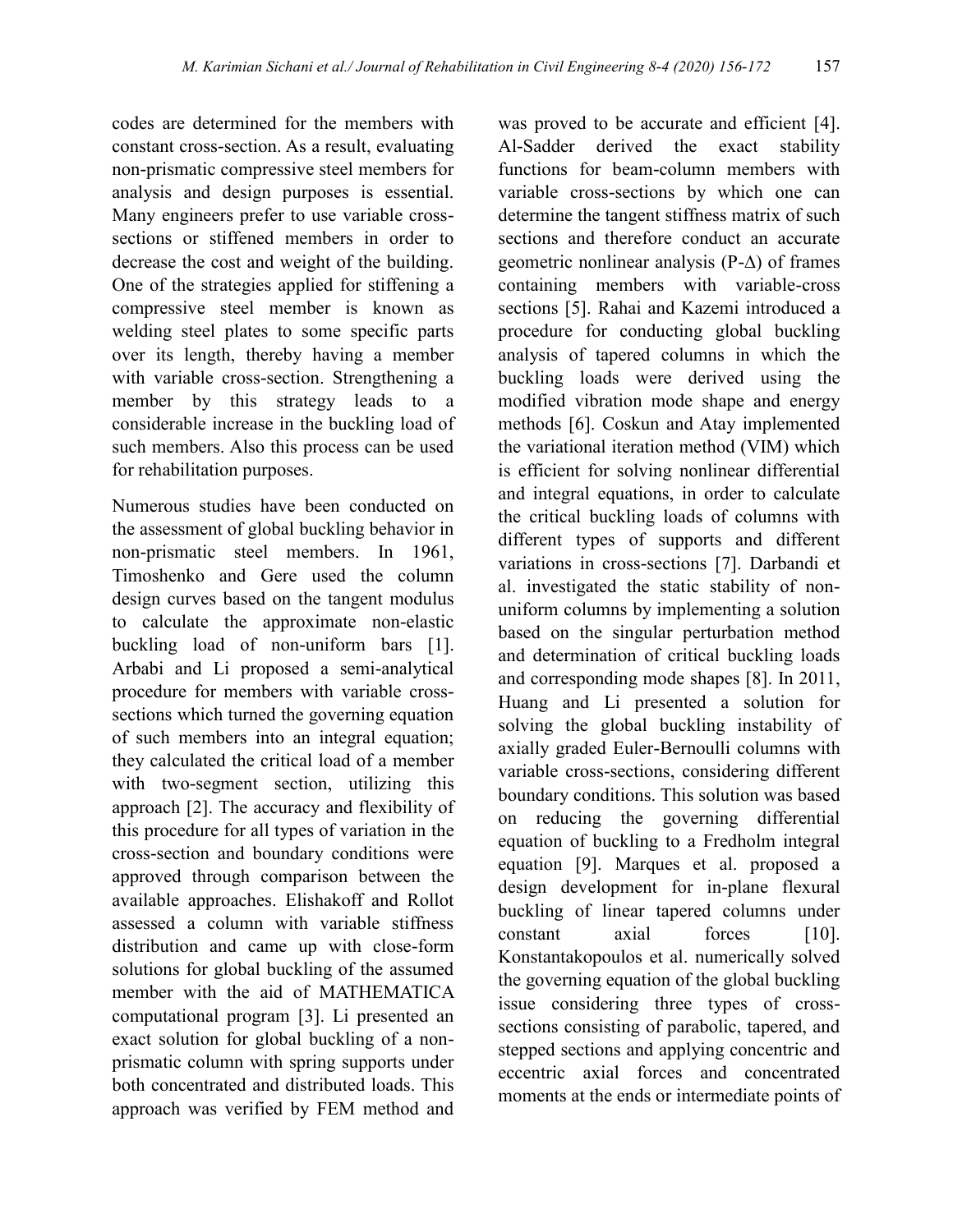the member [11]. Avraam and Fasoulakis evaluated the effects of variation in the crosssections of columns coupled with the geometric (ratios of length and moment of inertia) and load parameters (the eccentricity) on the pushover analysis results of a frame [12]. Cristutiu et al. conducted an experiment on the tapered members with various web thicknesses, slenderness values, and types of restraints and the results were compared to the results derived from the FEM analysis of such members. It was demonstrated that the analytical solutions provide conservative results in comparison with the actual results derived from the tests [13]. Saljooghi et al. performed the vibration and buckling analysis of functionally graded beams considering various boundary conditions [14]. Hadinafard et al. evaluated the buckling capacity and inelastic behavior of bracing gusset plates with emphasis on the effects of using stiffeners [15]. There are numerous other assessments and studies recently done on the buckling and stability analysis of different types of steel members [16-29].

This study has been performed so that its results could be used for design purposes. Also due to the complexity involved in solving the differential equation, it has been solved numerically to be used by engineers for design of structural members.

In this paper, the methodology applied for calculation of the buckling load of members with variable cross-section is discussed which is similar to that used by Timoshenko. The reason for incorporating this method was its relatively easier solution for a wide range of data with respect to other methods for software.

The stability differential equation for the three-segment non-uniform symmetric

members is numerically solved with the aid of MATHEMATICA computational program and verified by ABAQUS software.

The elastic buckling load of a member is determined considering various stiffened length ratios and different ratios for the increase in the moment of inertia. Such data can be used for design purposes due to the wide range of calculated buckling loads. The calculated data can be safely used for determining the elastic buckling load for design purposes due to the verifications done in this paper.

However, the relationship between the elastic buckling load and the critical load is essential for a designer to determine the critical load. Thus design of a compressive member requires application of accurate experimental tests. In other words, accurate experimental tests are required in order to determine the column curves associated with non-uniform members.

Furthermore, the elastic buckling behavior of the three-segment symmetric compressive members with pinned-ends is evaluated and the corresponding curves and tables are drawn in order to determine the required parameters for modeling, analysis, and design of the stiffened members.

## **2. Differential Equation**

Although the two end displacements of an element with hinged supports are not effective on the stability equations, they are considered and applied in the equations, as shown in Fig.1. It is assumed that  $\delta$  is equivalent to the relative end displacement of an element perpendicular to its axis and its deformation is relative to the connecting line of the two ends.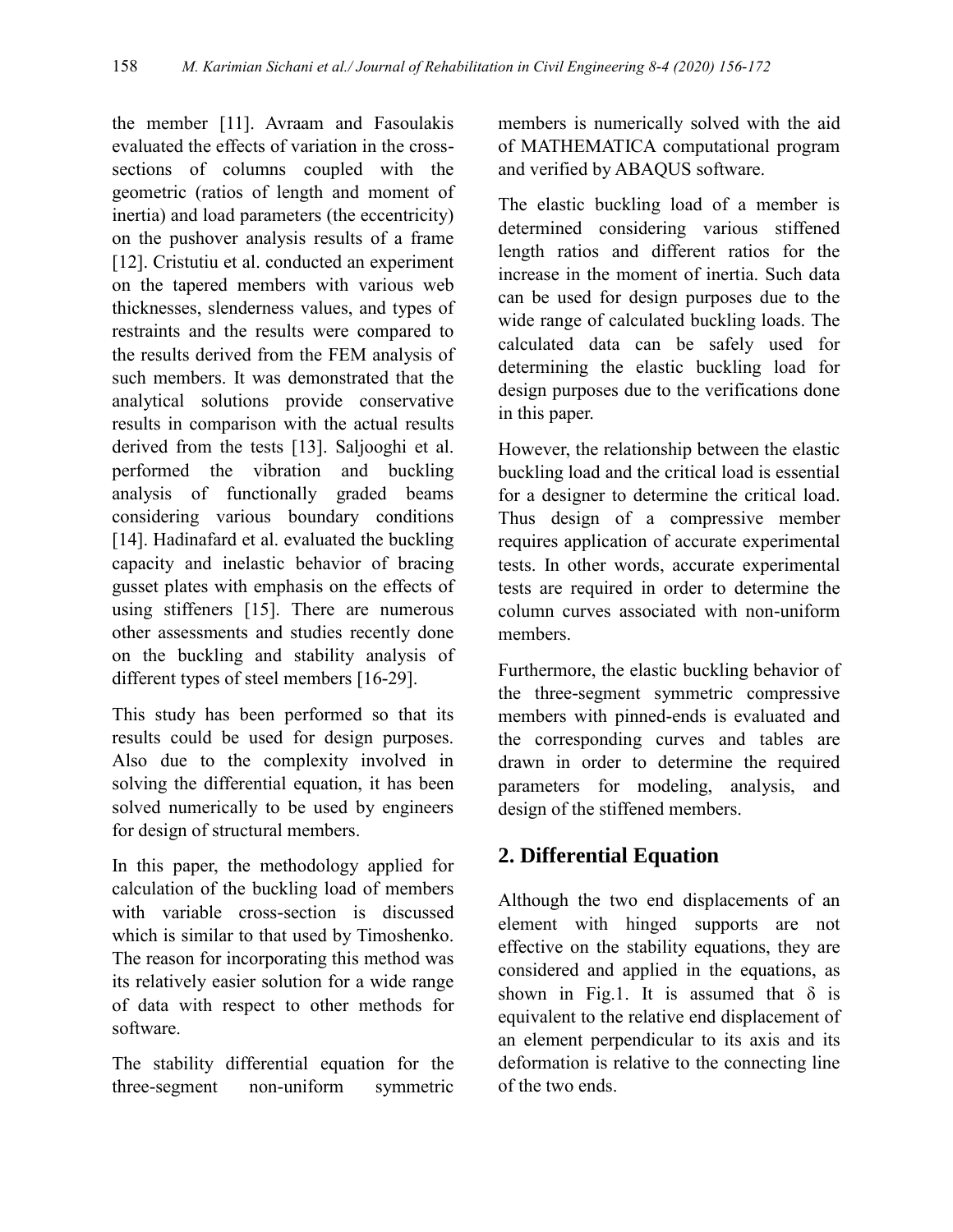

**Fig.1.** Deformed shape of the member.

Flexural stiffness of the stiffened segment, stiffener length, total length, and flexural stiffness of the unstiffened segment are denoted by  $EI_{st}$ ,  $L_{st}$ ,  $L$  and  $EI$ , respectively.

The equilibrium equation is written for the deformed shape of the member and the boundary conditions are satisfied for each segment. The solution of this equation for the first segment is as [1]:

$$
y_1 = a_1 \sin(k_1 x) + a_2 \cos(k_1 x) + \delta x / L
$$
 (1)

$$
y_1 = a_1 k_1 \cos (k_1 x) - a_2 k_1 \sin (k_1 x) + \delta / L \tag{2}
$$

By applying the initial boundary condition, which is  $y_1=0$  at  $x=0$ , equation (3) can be written as:

$$
a_2 = 0 \tag{3}
$$

Then the boundary condition at the end of the segment is applied, which is  $y_1=y_{1,\text{end}}$  at  $x=(L-L_{st})/2$ . Equations (4) and (5) can be written as follows:

$$
y_{1, end} = a_1 \sin\left(k_1 \frac{L - L_{st}}{2}\right) + \delta \frac{L - L_{st}}{2L}
$$
 (4)

$$
y_{1,end} = a_1 k_1 \cos\left(k_1 \frac{L - L_{st}}{2}\right) + \frac{\delta}{L}
$$
 (5)

For the middle segment, the initial boundary condition which is  $y=y_{2,0}$  at  $x=(L-L_{st})/2$ , is applied, then equations (6) and (7) can be written as:

$$
y_{2,0} = b_1 \sin\left(k_2 \frac{L - L_{st}}{2}\right) + b_2 \cos\left(k_2 \frac{L - L_{st}}{2}\right) + \delta \frac{L - L_{st}}{2L} \tag{6}
$$

$$
y'_{2,0} = b_1 k_2 \cos\left(k_2 \frac{L - L_{st}}{2}\right) - b_2 k_2 \sin\left(k_2 \frac{L - L_{st}}{2}\right) + \frac{\delta}{L}
$$
 (7)

The boundary condition at the end of the stiffened segment, which is  $y=y_{2,\text{end}}$  at  $x=(L+L_{st})/2$ , is applied, then equations (8) and (9) can be written as:

$$
y_{2,end} = b_1 \sin\left(k_2 \frac{L + L_{st}}{2}\right) + b_2 \cos\left(k_2 \frac{L + L_{st}}{2}\right) + \delta \frac{L + L_{st}}{2L} \tag{8}
$$

$$
y'_{2,end} = b_1 k_2 \cos\left(k_2 \frac{L + L_{st}}{2}\right) - b_2 k_2 \sin\left(k_2 \frac{L + L_{st}}{2}\right) + \frac{\delta}{L}
$$
 (9)

For the third segment, the initial boundary condition (which is  $y=y_{3,0}$  at  $x=(L+L_{st})/2)$ , is applied, then equations (10) and (11) are derived:

$$
y_{3,0} = c_1 \sin\left(k_1 \frac{L + L_{st}}{2}\right) + c_2 \cos\left(k_1 \frac{L + L_{st}}{2}\right) + \delta \frac{L + L_{st}}{2L} \quad (10)
$$

$$
y'_{3,0} = c_1 k_1 \cos\left(k_1 \frac{L + L_{st}}{2}\right) - c_2 k_1 \sin\left(k_1 \frac{L + L_{st}}{2}\right) + \frac{\delta}{L}
$$
 (11)

The boundary condition at the end of the member, (or the third segment), is  $y=y_{3,end}$  at  $x=L$ , then equation (12) can be written as:

$$
y_{3,end} = c_1 \sin(k_1 L) + c_2 \cos(k_1 L) + \delta \tag{12}
$$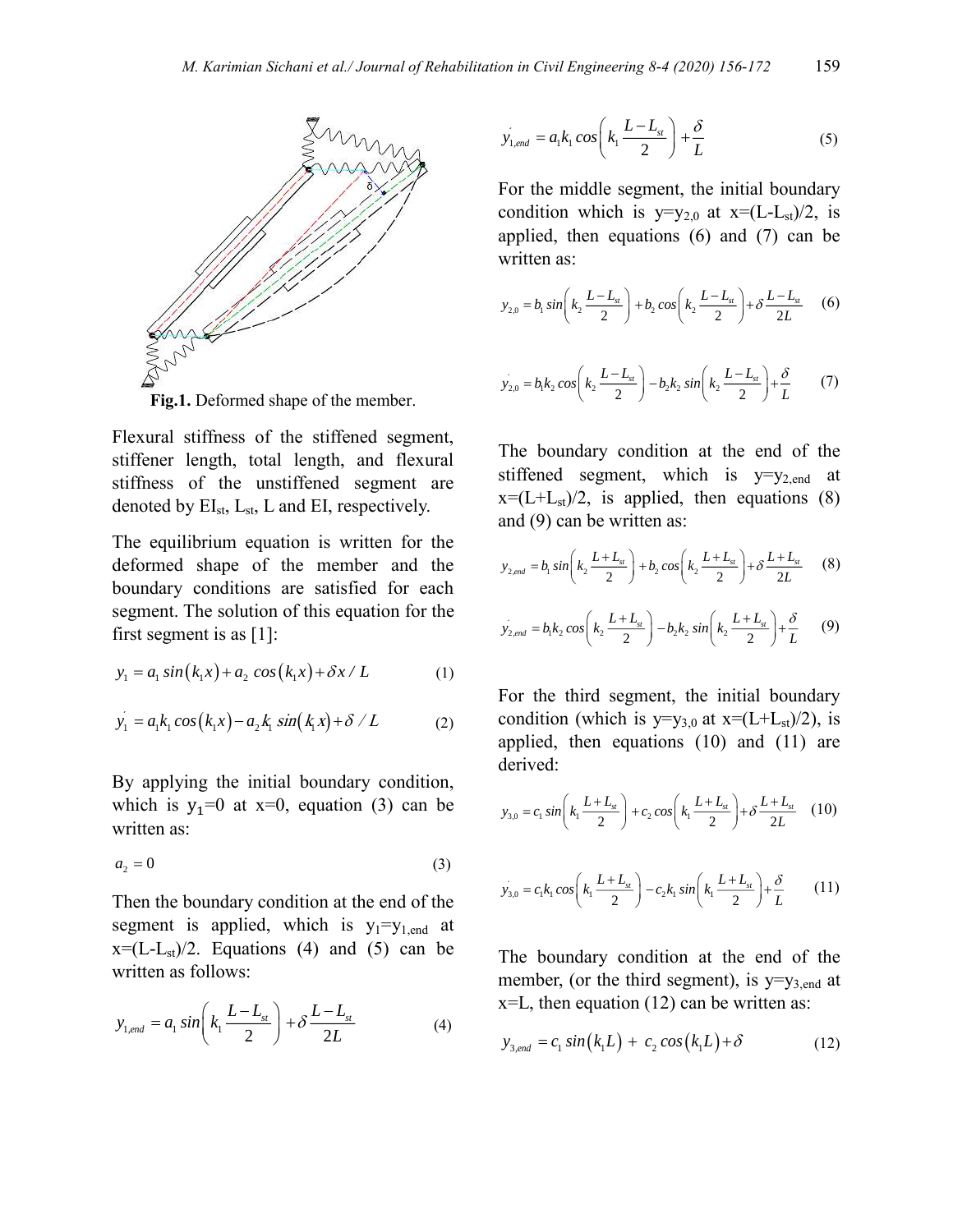By equalizing the boundary conditions  $(y_{1,end} = y_{2,0}$ ,  $y_{2,end} = y_{3,0}$ ,  $y_{3,end} =$  $δ$ ,  $y'_{1,end} = y'_{2,0}$ ,  $y'_{2,end} = y'_{3,0}$ , equations (13) to (17) can be written as follows:

$$
a_1 \sin\left(k_1 \frac{L - L_{st}}{2}\right) - b_1 \sin\left(k_2 \frac{L - L_{st}}{2}\right)
$$
  

$$
-b_2 \cos\left(k_2 \frac{L - L_{st}}{2}\right) = 0
$$
 (13)

$$
a_1 k_1 \cos\left(k_1 \frac{L - L_{st}}{2}\right) - b_1 k_2 \cos\left(k_2 \frac{L - L_{st}}{2}\right) + b_2 k_2 \sin\left(k_2 \frac{L - L_{st}}{2}\right) = 0
$$
\n(14)

$$
b_1 \sin\left(k_2 \frac{L+L_{st}}{2}\right) + b_2 \cos\left(k_2 \frac{L+L_{st}}{2}\right) - c_1 \sin\left(k_1 \frac{L+L_{st}}{2}\right) - c_2 \cos\left(k_1 \frac{L+L_{st}}{2}\right) = 0
$$
\n(15)

$$
b_1 k_2 \cos\left(k_2 \frac{L+L_s}{2}\right) - b_2 k_2 \sin\left(k_2 \frac{L+L_s}{2}\right) - c_1 k_1 \cos\left(k_1 \frac{L+L_s}{2}\right) + c_2 k_1 \sin\left(k_1 \frac{L+L_s}{2}\right) = 0
$$
\n(16)

$$
c_1 \sin(k_1 L) + c_2 \cos(k_1 L) = 0 \tag{17}
$$

By setting equal to zero the matrix of coefficient associated with the abovementioned equations, equation (18) is derived using the "MATHEMATICA" computational program:

$$
2k_1k_2 \cos(k_2L_{st})\sin(k_1(L-L_{st}))
$$
  
+ $(k_1^2 - k_1^2 + (k_1^2 + k_1^2)\cos(k_1(L-L_{st})))$   
 $\sin(k_2L_{st}) = 0$  (18)

Where  $k_1^2 = P/EI$  and  $k_2^2 = P/EI_{st}$  (where P is the axial load); moreover, the parameters such as  $n = EI_{st}/EI$ , namely the moment of inertia ratio,  $s = L_{st}/L$ , which is called the stiffened length ratio, and  $\lambda = PL^2/EI$ , which is the critical load parameter, are defined. Using these parameters and the "MATHEMATICA" computational program, equation (18) is turned into a dimensionless one:

$$
n^{0.5} \cos\left(s\left(\frac{\lambda}{n}\right)^{0.5}\right) \sin\left(\lambda^{0.5}\left(1-s\right)\right)
$$
  
 
$$
+(-0.5+0.5n+\left(0.5+0.5n\right) \cos\left(\lambda^{0.5}\left(1-s\right)\right)) \qquad (19)
$$
  
 
$$
\sin\left(s\left(\frac{\lambda}{n}\right)^{0.5}\right) = 0
$$

Equation (19) is numerically solved and the results are shown in Table 1. In this table, the critical load parameter is presented with respect to different values of the moment of inertia and the stiffened length ratios. According to the definition of the critical load parameter, this parameter is directly related to the buckling load and the length of the member and is inversely related to the flexural stiffness.

As is seen in Table 1, with increase in the stiffened length ratio or the moment of inertia ratio, the critical load parameter, and thereby the buckling load would increase.

#### **3. Evaluation of the Effects of "n" and "s" Separately on the Critical Load Parameter**

Taking the moment of inertia ratio as constant, the stiffened length variation curves corresponding to the critical load parameter are drawn. This is done to determine increase in the critical load parameter values with respect to the stiffener length ratio. This variation is depicted in Fig. 2.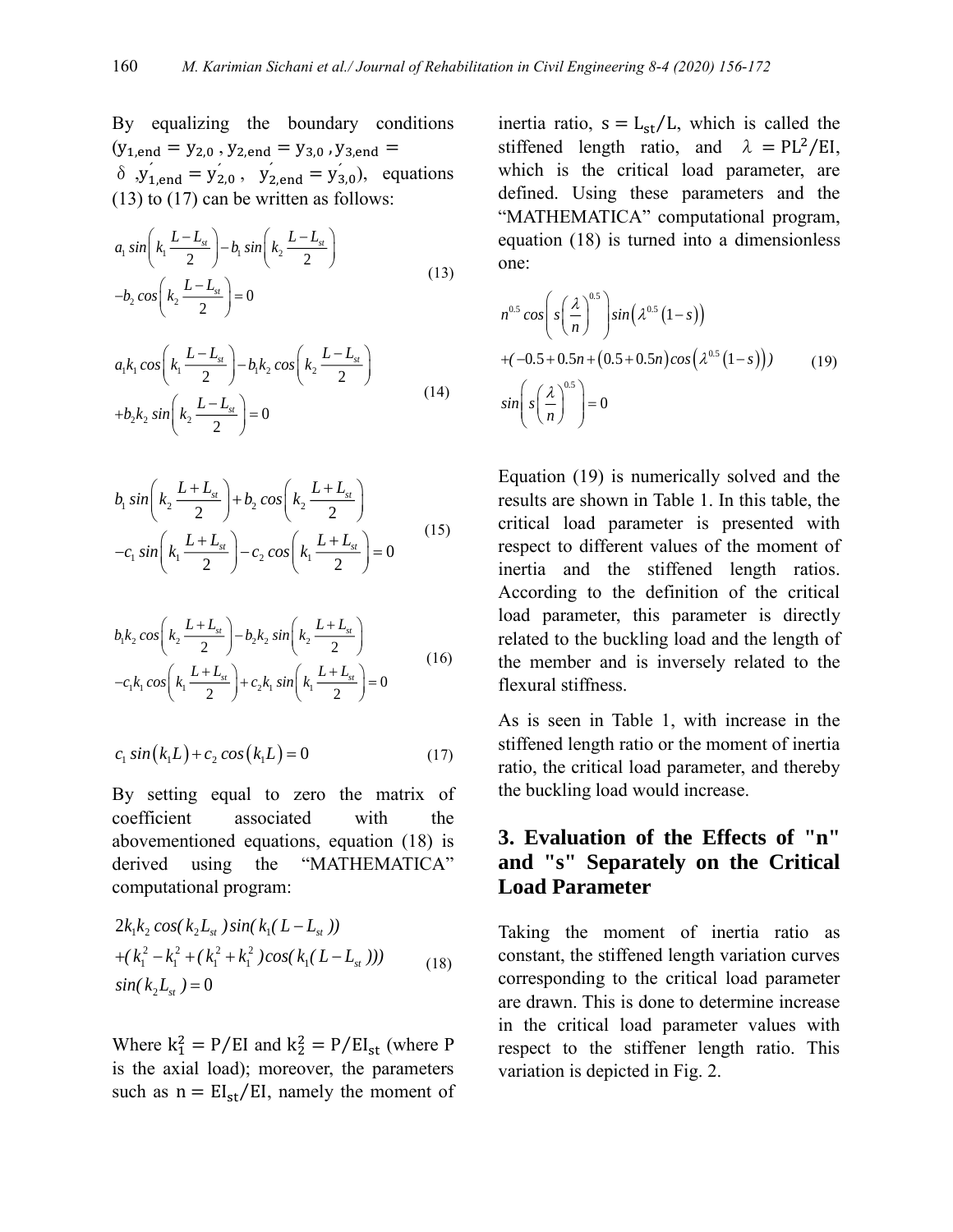| "n"            |              |         |         |         | "s" values |         |         |         |         |
|----------------|--------------|---------|---------|---------|------------|---------|---------|---------|---------|
| values         | $\mathbf{0}$ | 0.2     | 0.3     | 0.4     | 0.5        | 0.6     | 0.7     | 0.8     | 1       |
| 1              | 9.8696       | 9.8696  | 9.8696  | 9.8696  | 9.8696     | 9.8696  | 9.8696  | 9.8696  | 9.8696  |
| 1.25           | 9.8696       | 10.689  | 11.0955 | 11.4709 | 11.7918    | 12.0393 | 12.2057 | 12.2971 | 12.337  |
| 1.5            | 9.8696       | 11.3029 | 12.0765 | 12.8388 | 13.5322    | 14.096  | 14.4888 | 14.7082 | 14.8044 |
| 1.75           | 9.8696       | 11.7785 | 12.8757 | 14.0144 | 15.1087    | 16.0436 | 16.7188 | 17.1027 | 17.2718 |
| $\overline{2}$ | 9.8696       | 12.1571 | 13.537  | 15.0315 | 16.5379    | 17.8862 | 18.8955 | 19.4806 | 19.7392 |
| 2.25           | 9.8696       | 12.4654 | 14.0921 | 15.9172 | 17.8353    | 19.6283 | 21.0192 | 21.8416 | 22.2066 |
| 2.5            | 9.8696       | 12.7211 | 14.5639 | 16.6935 | 19.0149    | 21.2745 | 23.09   | 24.1855 | 24.674  |
| 2.75           | 9.8696       | 12.9364 | 14.9692 | 17.378  | 20.0896    | 22.8295 | 25.1082 | 26.5122 | 27.1414 |
| 3              | 9.8696       | 13.1202 | 15.321  | 17.9851 | 21.0707    | 24.298  | 27.074  | 28.8215 | 29.6088 |
| 3.5            | 9.8696       | 13.4172 | 15.9006 | 19.0121 | 22.7912    | 26.9942 | 30.8505 | 33.3873 | 34.5436 |
| $\overline{4}$ | 9.8696       | 13.6465 | 16.3576 | 19.8452 | 24.2442    | 29.3996 | 34.424  | 37.8815 | 39.4784 |
| 5              | 9.8696       | 13.9775 | 17.0311 | 21.109  | 26.5469    | 33.4709 | 40.9851 | 46.6507 | 49.348  |
| 7.5            | 9.8696       | 14.4372 | 17.9925 | 22.9838 | 30.1728    | 40.561  | 54.321  | 64.2473 | 74.022  |
| 10             | 9.8696       | 14.675  | 18.5013 | 24.0063 | 32.2453    | 44.9778 | 64.1223 | 85.8799 | 98.696  |

**Table 1.** The critical load parameter values for different stiffener length and moment of inertia ratios.



**Fig.2.** Variation of the critical load parameter with respect to the different stiffened length ratios.

It is evident in Fig.2 that assuming the moment of inertia ratio to be constant, the increase in the stiffened length ratio leads to increase in the critical load parameter and consequently, the buckling load.

In other words, the ratio of the stiffener length to the member's length is considered to be constant. The curves depicting the critical load parameter corresponding to the ratio of increase in the moment of inertia (n), are drawn in Fig.3 in order to demonstrate the increase in the critical load parameter as a

result of increase in the moment of inertia ratio.



**Fig.3.** Variation of the critical load parameter with respect to the moment of inertia ratio.

#### **4. Verification of Equation (19) Where no Stiffeners are Used**

In order to evaluate equation (19), it is rewritten for the state in which there is no stiffener. In other words, it can be said that  $s=0$  and  $n=1$ .

$$
\sin\left(L\left(\frac{P}{EI}\right)^{0.5}\right) = 0 \to P = \frac{\pi^2 EI}{L^2} \tag{20}
$$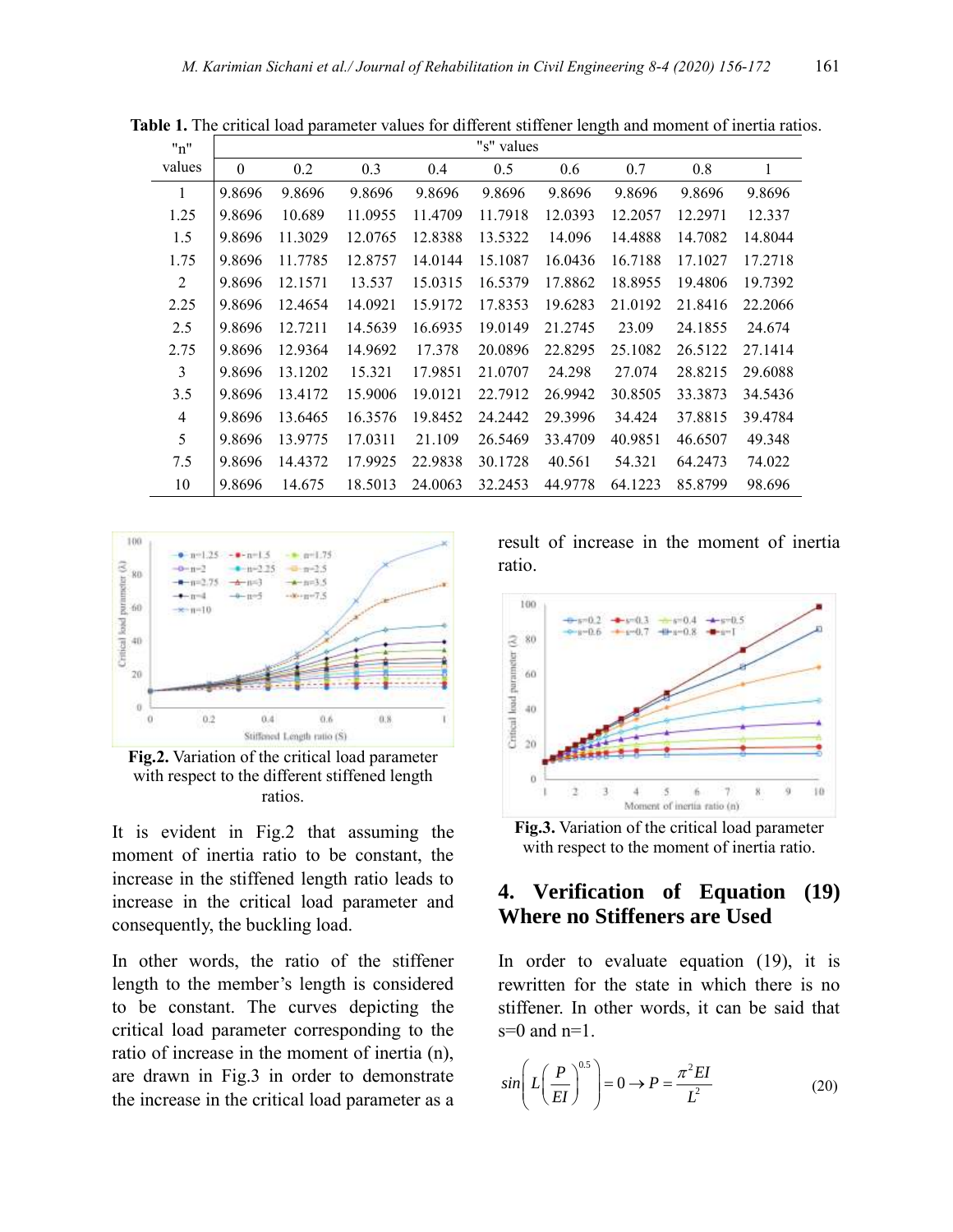It is seen that assuming  $n=1$  and  $s=0$  in equation (19), equation (27) is derived which represents the axial buckling load in members with no stiffeners as proved previously [1]. Therefore, it is safe to say that equation (19) is accurate for this case.

#### **5. Verification of Equation (19) Where Stiffeners are Used**

According to Timoshenko and Gere's research, the critical load is represented by equation 21 [1] where "m" denotes the critical load parameter derived and shown in Table 1.

$$
P_{cr} = \frac{mEI}{L^2} \tag{21}
$$

Different values for the "m" parameter, (referring to Timoshenko and Gere, for a three-segment member with two end hinges) are given in Table 2 in which  $I_2/I_1$  ratio corresponds to the "n" values.

**Table 2.** Critical load parameter values according to Timoshenko and Gere's research [1].

|           | "s" values |        |        |         |  |  |  |  |
|-----------|------------|--------|--------|---------|--|--|--|--|
| $I_2/I_1$ | 0.2        | 0.4    | 0.6    | 0.8     |  |  |  |  |
| 0.01      | 15.344     | 27.052 | 59.843 | 225.706 |  |  |  |  |
| 0.1       | 14.675     | 24,006 | 44.978 | 85.88   |  |  |  |  |
| 0.2       | 13.978     | 21.109 | 33.471 | 46.651  |  |  |  |  |
| 0.4       | 12.721     | 16.694 | 12.275 | 24.186  |  |  |  |  |
| 0.6       | 11.632     | 13.642 | 15.406 | 16.306  |  |  |  |  |
| 0.8       | 10.689     | 11.471 | 12.039 | 12.297  |  |  |  |  |

Comparing and matching Table 2 with the definitions and discussions represented in this paper, Table 3 could be derived which demonstrates the critical load parameter values with respect to the aforementioned "n" and "s" values.

**Table 3.** Critical load parameter "λ" with respect to "s" and "n" values.

| "n"    |        |        | "s" values |         |
|--------|--------|--------|------------|---------|
| values | 0.2    | 0.4    | 0.6        | 0.8     |
| 100    | 15.344 | 27.052 | 59.843     | 225.706 |
| 10     | 14.675 | 24,006 | 44.978     | 85.88   |
| 5      | 13.978 | 21.109 | 33.471     | 46.651  |
| 2.5    | 12.721 | 16.694 | 12.275     | 24.186  |
| 1.67   | 11.632 | 13.642 | 15.406     | 16.306  |
| 1.25   | 10.689 | 11.471 | 12.039     | 12.297  |

Comparing the critical load parameters obtained and shown in Table 1 with the values represented in Table 3, it can be seen that the critical load parameters derived by numerical solution of equation (19), introduced in this paper, are equal to the factor m, represented in Timoshenko's research. Therefore, it can be said application of equation (19) leads to accurate results.

## **6. Verification of equation (19) using ABAQUS software**

For verification of the calculated buckling load for global buckling, a structural member with 500 cm length and assuming S=0.5 and n=1.5 has been modeled. The buckling load using the solved equation and the proposed method is 55925 kg, and the buckling load using the FEM method in ABAQUS software is 55404 kg. Comparing the results, one could see the good accuracy of the solved equation. Fig.4 shows the model used in the software.



**Fig.4.** Model of a member in ABAQUS software.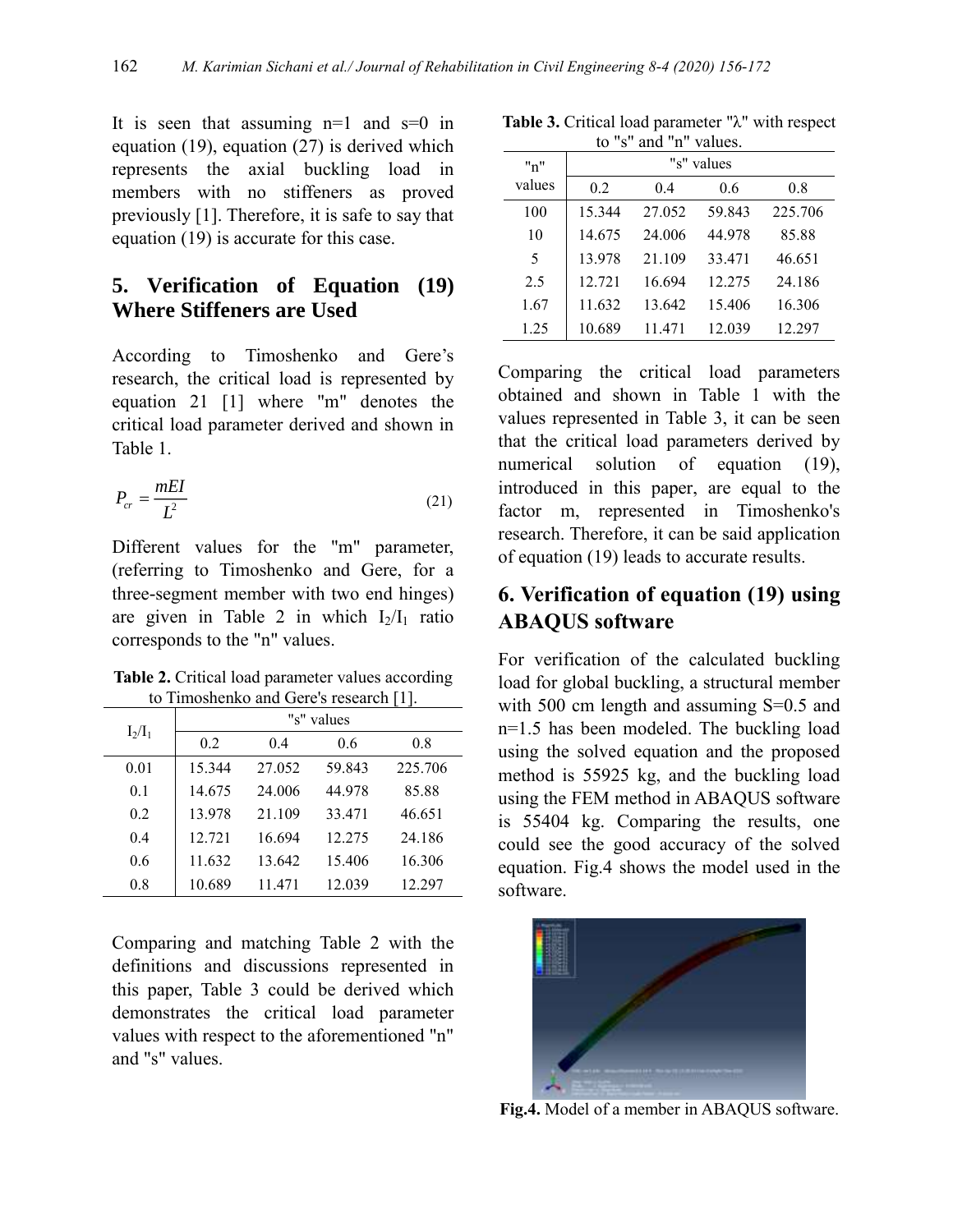## **7. Evaluation of the Effects of Cross-Section Parameters on the Buckling Capacity**

In this section, the effects of changing the length, width, and thickness of the section on the buckling capacity of the member is assessed through considering change in the weight of the cross-section as the parameter which is effective on the economic evaluation.

If the equivalent critical load for the member with variable cross-section is written with respect to the equivalent moment of inertia, equation (20) can be written as follows:

$$
P_{cr} = \frac{\pi^2}{L^2} EI_{eq} \tag{22}
$$

**Table 4.** The ratio of equivalent to the initial moment of inertia corresponding to various stiffened length ratios and moments of inertia ratios.

| "n"                      |          |          |          |              | "s" values |          |          |              |                |
|--------------------------|----------|----------|----------|--------------|------------|----------|----------|--------------|----------------|
| values                   | $\theta$ | 0.2      | 0.3      | 0.4          | 0.5        | 0.6      | 0.7      | 0.8          | $\mathbf{1}$   |
| $\mathbf{1}$             | 1        | 1        | 1        | $\mathbf{1}$ | 1          | 1        | 1        | $\mathbf{1}$ | $\mathbf{1}$   |
| 1.25                     | 1        | 1.083023 | 1.12421  | 1.162246     | 1.19476    | 1.219837 | 1.236697 | 1.245957     | 1.25           |
| 1.5                      | 1        | 1.145224 | 1.223606 | 1.300843     | 1.371099   | 1.428224 | 1.468023 | 1.490253     | 1.5            |
| 1.75                     | 1        | 1.193412 | 1.304582 | 1.419956     | 1.530832   | 1.625557 | 1.693969 | 1.732867     | 1.75           |
| $\overline{2}$           | 1        | 1.231772 | 1.371585 | 1.52301      | 1.67564    | 1.812252 | 1.914515 | 1.973798     | $\overline{2}$ |
| 2.25                     | 1        | 1.26301  | 1.427829 | 1.61275      | 1.807095   | 1.988763 | 2.129691 | 2.213018     | 2.25           |
| 2.5                      | 1        | 1.288917 | 1.475632 | 1.691406     | 1.926613   | 2.155558 | 2.339507 | 2.450505     | 2.5            |
| 2.75                     | 1        | 1.310732 | 1.516698 | 1.76076      | 2.035503   | 2.313113 | 2.543994 | 2.686249     | 2.75           |
| 3                        | 1        | 1.329355 | 1.552343 | 1.822272     | 2.134909   | 2.461903 | 2.743171 | 2.92023      | 3              |
| 3.5                      | 1        | 1.359447 | 1.611068 | 1.926329     | 2.309232   | 2.735086 | 3.125811 | 3.382842     | 3.5            |
| $\overline{\mathcal{A}}$ | 1        | 1.38268  | 1.657372 | 2.01074      | 2.456452   | 2.978804 | 3.487882 | 3.8382       | $\overline{4}$ |
| 5                        | 1        | 1.416217 | 1.725612 | 2.13879      | 2.689765   | 3.391313 | 4.152661 | 4.726706     | 5              |
| 7.5                      | 1        | 1.462795 | 1.823022 | 2.328747     | 3.057145   | 4.10969  | 5.50387  | 6.509615     | 7.5            |
| 10                       | 1        | 1.486889 | 1.874574 | 2.432348     | 3.267133   | 4.557206 | 6.49695  | 8.701457     | 10             |

In equation (20),  $P_{cr}$  is equal to the buckling load of the stiffened member, and  $EI_{eq}$  is the equivalent moment of inertia of the member with variable cross-section.

$$
\lambda = \frac{P_{cr}L^2}{EI} \tag{23}
$$

Combining equations (22) and (23) results in equation (24) which is written as follows:

$$
\lambda = \frac{\pi^2 EI_{eq}}{EI} \tag{24}
$$

Equation (24) shows that the critical load parameter for the members with a constant cross-section, where  $EI_{eq} = EI$ , is equal to  $\pi^2$ .

Table 4 demonstrates the ratio of  $EI_{eq}/EI =$  $\lambda / \pi^2$  which can be used to determine the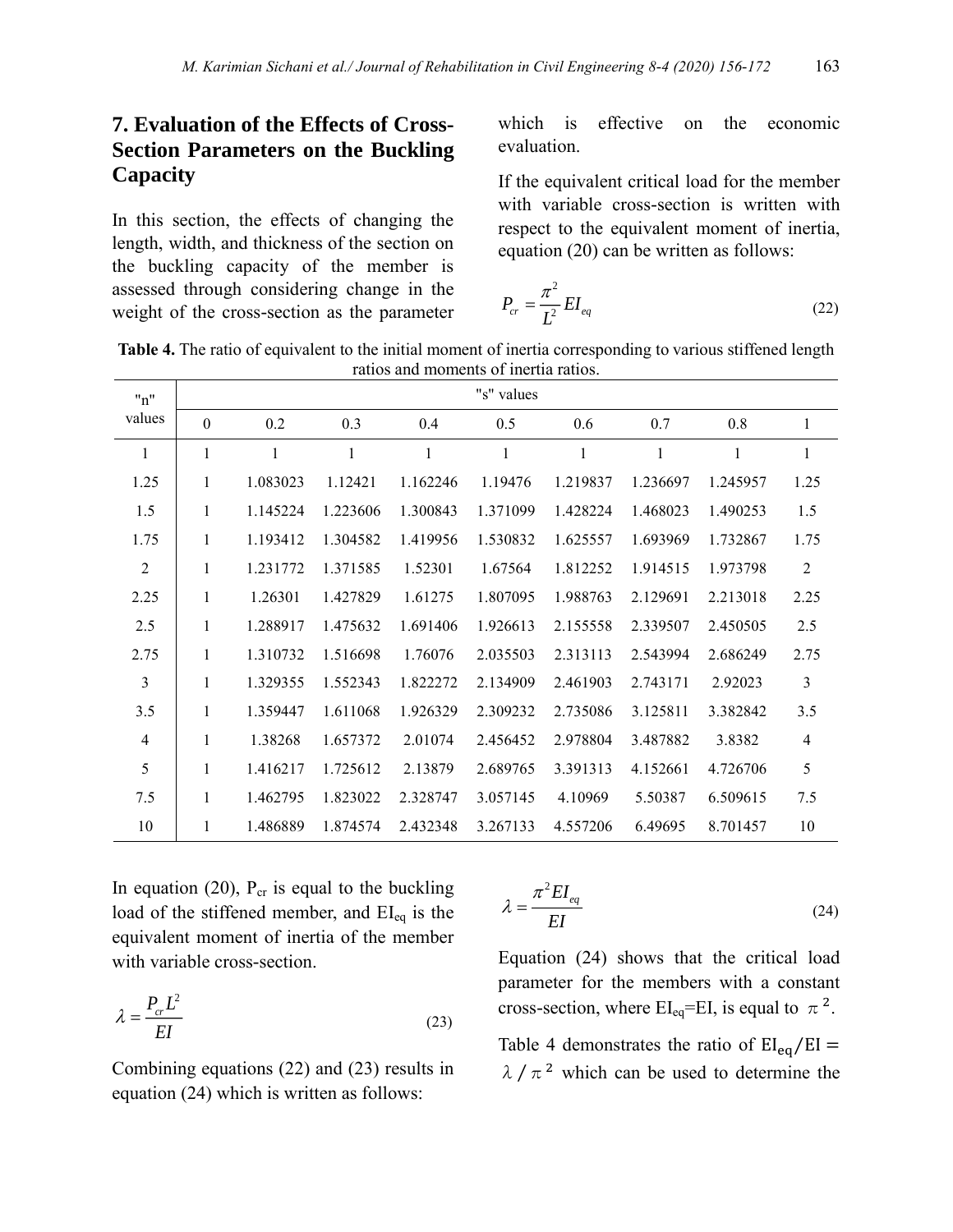critical load required for the design of a compressive member.

In order to determine the equivalent section area of the member, the compatibility equations of axial deformation, available in the references [30], are used.

If the initial section area, the total section area in the stiffened area, and the stiffener length ratio are denoted by A, A<sub>st</sub>, and s, respectively, the axial deformation of a member with constant section area, represented by  $A_{eq}$ , and the total length represented by L, can be determined by equation (25):

$$
\frac{L}{EA_{eq}} = \frac{L - L_{st}}{EA} + \frac{L_{st}}{EA_{st}} \tag{25}
$$

Therefore, the equivalent section area is determined by equation (26):

$$
A_{eq} = \frac{AA_{st}}{A_{st} \left(1 - s\right) + As} \tag{26}
$$

The equivalent radius of gyration is given by equation (27):

$$
r_{eq} = \sqrt{\frac{I_{eq}}{A_{eq}}}
$$
 (27)

The equivalent slenderness ratio for buckling of the member with the variable cross-section is expressed by equation (28):

$$
\lambda_{eq} = \frac{KL}{r_{eq}}\tag{28}
$$

The overweight resulting from adding plates is equal to:

$$
\Delta W = 2sL \times A_p \times \rho \tag{29}
$$

In this equation  $A_p$  is the cross section of each stiffener and  $\rho$  is density of the material of the cross-section, which is equal to 7850  $kg/m<sup>3</sup>$  for steel. Assuming different values for  $\Delta w$ ,  $A_p$  can be calculated using equation (29) for different stiffener lengths. In addition, denoting the width of the stiffener by "d", the thickness of the stiffener, "t", can be calculated. Consequently, with the aid of equation (30), the stiffened cross-sectional moment of inertia is calculated. In this equation, "e" represents equivalent to the free distance between two parts of the section and "b" is equal to the width of the section.

$$
\Delta I_{yy} = 2 \left( \frac{d \, t^3}{12} + d \, t \times \left( \frac{b + e + t}{2} \right)^2 \right) \tag{30}
$$

Assuming a percentage increase in the ratio of the moment of inertia of the stiffened segment to the moment of inertia of the basic section,  $\lambda$  can be calculated using Table 1. Then,  $\lambda / \pi^2$  can be calculated using Table 4 for different values of "s" and "n".

As an example Table 5, is drawn for a double channel 8, assuming a constant increase in weight, and all the above-mentioned steps are applied for this section.

In Fig.5, variation of the length of the stiffener with respect to the increased moment of inertia in stiffened segment is plotted, considering a constant increase in weight. According to this figure, it can be seen that with a constant increase in the weight of the section, the smaller the length of modification in the cross-section, the higher moment of inertia is required for the stiffened segment.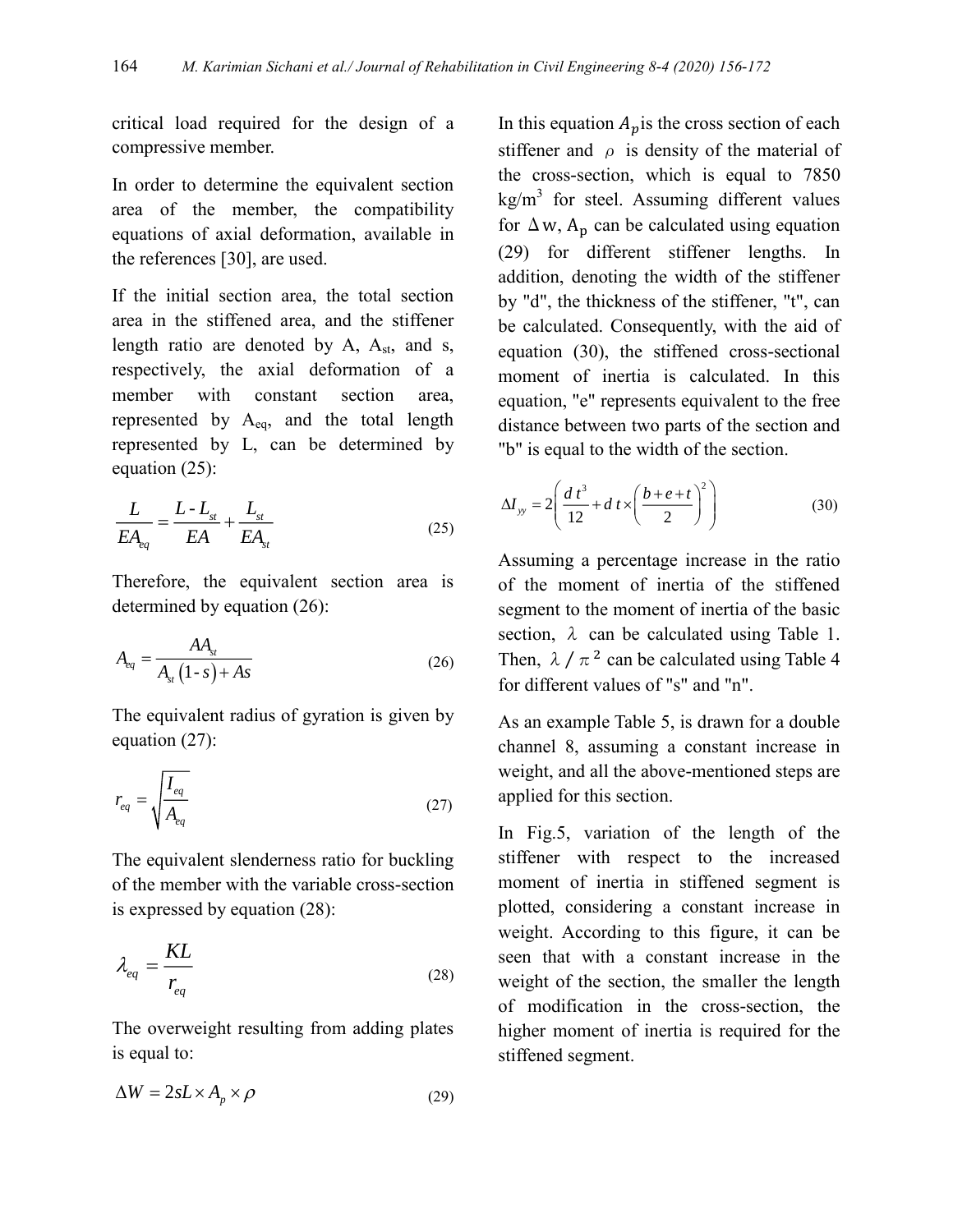|            |         |      |                    |                    |     |                    |      | 7/0. |                    |                   |                    |      |       |              |       |
|------------|---------|------|--------------------|--------------------|-----|--------------------|------|------|--------------------|-------------------|--------------------|------|-------|--------------|-------|
| $\Delta W$ | Section | h    | A                  | $I_{vv}$           | s   | $A_{n}$            | d    | t    | $\Delta I_{vv}$    | $\Delta I_{vv}\%$ | $I_{vv}$ new       | n    | λ     | $EI_{eq}/EI$ | Δλ %  |
| (%)        |         | (cm) | (cm <sup>2</sup> ) | (cm <sup>4</sup> ) |     | (cm <sup>2</sup> ) | (cm) | (cm) | (cm <sup>4</sup> ) |                   | (cm <sup>4</sup> ) |      |       |              |       |
| 0.05       | 2U8     | 8    | 22                 | 212                | 0.2 | 2.75               | 8    | 0.34 | 88.6               | 41.8              | 300.6              | 1.42 | 11.12 | 1.13         | 12.66 |
| 0.05       | 2U8     | 8    | 22                 | 212                | 0.3 | 1.83               | 8    | 0.23 | 58.8               | 27.7              | 270.8              | 1.28 | 11.21 | 1.14         | 13.62 |
| 0.05       | 2U8     | 8    | 22                 | 212                | 0.4 | 1.38               | 8    | 0.17 | 44.1               | 20.8              | 256.1              | 1.21 | 11.22 | 1.14         | 13.67 |
| 0.05       | 2U8     | 8    | 22                 | 212                | 0.5 | 1.10               | 8    | 0.14 | 35.2               | 16.6              | 247.2              | 1.17 | 11.17 | 1.13         | 13.16 |
| 0.05       | 2U8     | 8    | 22                 | 212                | 0.6 | 0.92               | 8    | 0.11 | 29.4               | 13.8              | 241.4              | 1.14 | 11.09 | 1.12         | 12.32 |
| 0.05       | 2U8     | 8    | 22                 | 212                | 0.7 | 0.79               | 8    | 0.10 | 25.2               | 11.9              | 237.2              | 1.12 | 10.98 | 1.11         | 11.30 |
| 0.05       | 2U8     | 8    | 22                 | 212                | 0.8 | 0.69               | 8    | 0.09 | 22.0               | 10.4              | 234.0              | 1.10 | 10.88 | 1.10         | 10.23 |

**Table 5.** Sample calculations for different lengths of stiffener for a constant increase in weight equal to  $50/$ 



**Fig.5.** Change in the length of the stiffener corresponding to increased moment of inertia, considering a constant increase in weight.

In Fig.6, the change in the length of the stiffener with respect to the critical load parameter is plotted, considering a constant increase in weight  $(∆W)$ . According to this figure, it is evident that with a constant increase of weight, the maximum value of increase (in percentage) in the critical load parameter for a member is derived when the stiffened length ratio has a value between 0.4 and 0.6. In other words, for "∆W"s equal to 5 and 10, the aforementioned value (peak value of  $\Delta\lambda$ ) is derived equal to 0.4 of the length of the member. For "∆W"s equal to 15, 20, and 25 the same quantity is reached at half of the member's length; and for "∆W"s equal to 30, 35, 40, 45, and 50, the peak value of  $\Delta\lambda$  is derived at 0.6 of the total length of the member.



**Fig.6.** Change in the length of the stiffener with respect to the critical load parameter considering a constant increase in weight.

As an example, by assuming a constant increase in the critical load parameter value, different stiffened length ratios are derived which are shown in Table 6.

Fig.7 shows variation of the length of the stiffener with respect to the moment of inertia for the constant critical load parameter.

| Table 6. Stiffened length ratios with respect to |
|--------------------------------------------------|
| the critical load parameter with a constant      |

|     |      | increase of 10% |      |
|-----|------|-----------------|------|
| s   | n    | $\Delta I_{vv}$ | λ    |
| 0.2 | 1.31 | 31.18           | 1.10 |
| 0.3 | 1.20 | 19.66           | 1.10 |
| 0.4 | 1.15 | 14.93           | 1.10 |
| 0.5 | 1.13 | 12.53           | 1.10 |
| 0.6 | 1.11 | 11.21           | 1.10 |
| 0.7 | 1.10 | 10.49           | 1.10 |
| 0.8 | 1.10 | 10.14           | 1.10 |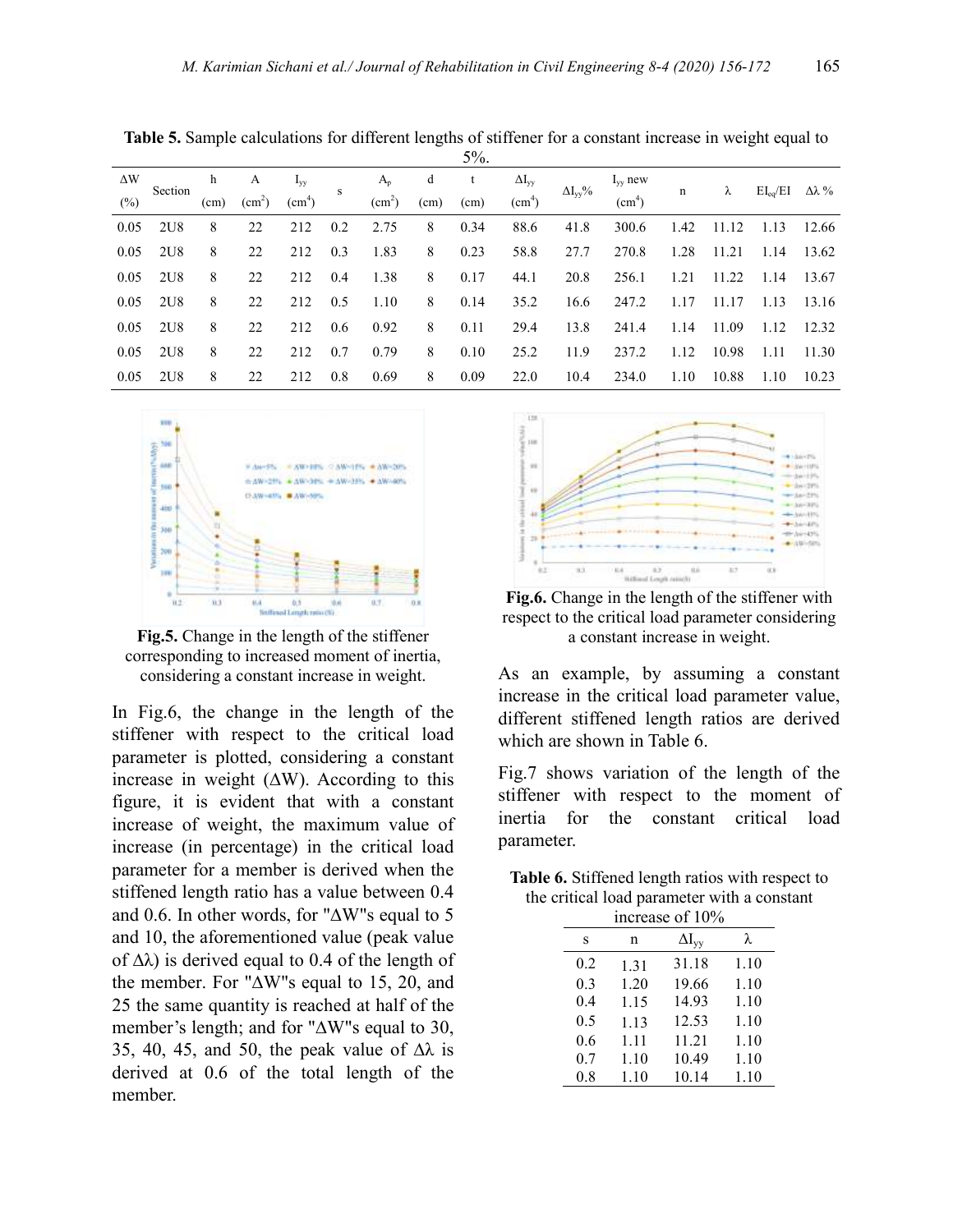

**Fig.7.** Change in the length of stiffener with respect to the moment of inertia for a constant increase in the critical load parameter.

As is shown in Fig.7, considering a constant value for the critical load parameter  $(\lambda)$ , the smaller the value of the stiffened length ratio, (i.e. the length of the member which is strengthened by welding plates), the higher moment of inertia is required to achieve the desired value of the critical load parameter. Moreover, it is observed that by increasing the constant value of  $\lambda$ , considering a constant value for the stiffened length ratio (s), the required value of the moment of inertia increases. This point could be observed in Fig.2 as well.

Considering the desired moment of inertia and the length of stiffener, Euler's force is obtained for the member and as a result, the Euler's stress is derived. According to the range of slenderness ratio, the critical stress and finally the capacity of the member could be calculated, referring to the design codes such as AISC360 provided that the relationships governing  $F_e$  and  $F_{cr}$  are assumed to be the same as given in AISC 360 code. In other words, according to the calculated relations:

$$
F_e = \frac{\lambda EI}{AL^2} = \frac{\lambda E}{\left(\frac{L}{r}\right)^2}
$$
 (31)

For unstiffened sections  $\lambda$  is equal to  $\pi^2$ . According to the calculated table 1, it is found that this value  $(\lambda)$  is greater for all non-prismatic sections than uniform members  $(\pi^2)$  and it is expected that  $F_{cr}$ related to this type of sections is greater than this value for the prismatic sections. However,  $F_{cr}$  should be obtained by experimental tests.

As a result, tests should be conducted to achieve the curves required for compressive design of non-prismatic members. These design curves depend on the amount and type of imperfection, distribution and amount of residual stresses, support conditions and length of stiffener [7].

## **8. A design Example for a Particular Compressive Member**

It is decided to implement a member with variable cross-section with the base section of 2U26 instead of a constant section comprised of 2U28, such that the alternative section has the same compressive capacity as the initial one. Table 7 represents the geometric properties of a section comprised of 2U28.

For a member with two hinges at two ends K is equal to 1. Therefore, the following equations can be written:

$$
\frac{KL}{r_{min}} = \frac{1 \times 408.66}{8.04} = 50.8 \text{ and } 4.71 \sqrt{E/F_y} = 139.3
$$
  

$$
F_e = \frac{\pi^2 E}{(KL/r)^2} = \frac{\pi^2 \times 2.1 \times 10^6}{(50.8)^2} = 8030.4 \text{ kg / cm2}
$$
  
and  $P_e = F_e \times A_g = 855998 \text{ kg}$   

$$
F_{cr} = F_y \times 0.658 \frac{F_y}{F_e} = 2117.8 \text{ kg / cm2}
$$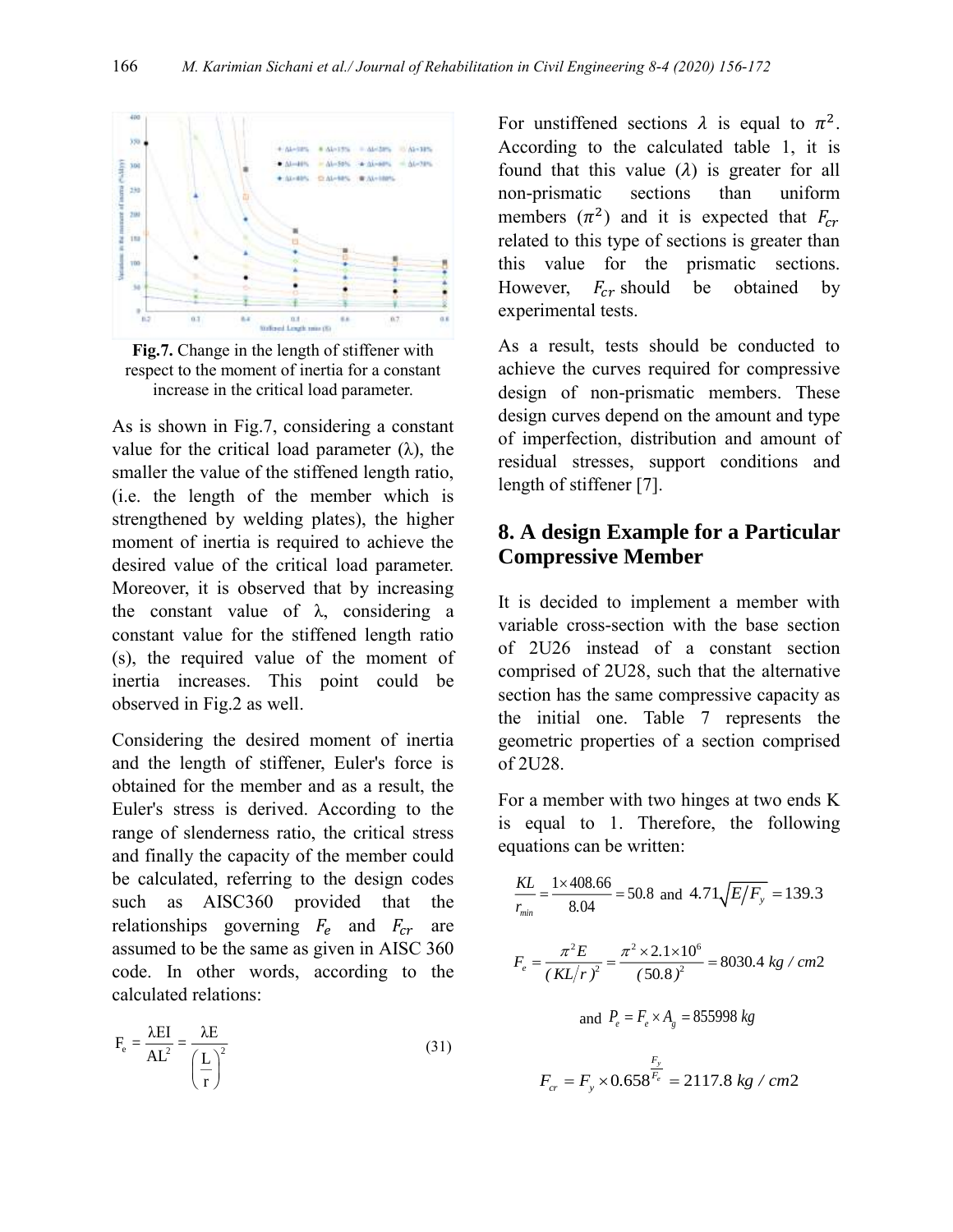$W_{total} = 341.6 \text{ kg}$ 

and 
$$
P_{cr} = F_{cr} \times A_g = 225756.3 \text{ kg}
$$

The weight of the section is equal to:

The geometric properties of the alternative section are represented in Table 8.

|      |       | <b>Table 7.</b> Geometric properties of a section with 2U28.                                                                                |        |       |      |        |      |
|------|-------|---------------------------------------------------------------------------------------------------------------------------------------------|--------|-------|------|--------|------|
|      |       | Name Area (cm <sup>2</sup> ) $I_{33}$ (2I) (cm <sup>4</sup> ) $I_{22}$ (cm <sup>4</sup> ) $r_{33}$ (cm) $r_{22}$ (cm) $L$ (cm) $w/L$ (kg/m) |        |       |      |        |      |
|      |       |                                                                                                                                             |        |       |      |        |      |
| 2U28 | 106.6 | 12560                                                                                                                                       | 6910.2 | 10.86 | 8.04 | 408.66 | 83.6 |
|      |       |                                                                                                                                             |        |       |      |        |      |

|                  |      | <b>Table 8.</b> Geometric properties of the alternative section.                                                                       |      |     |      |        |      |
|------------------|------|----------------------------------------------------------------------------------------------------------------------------------------|------|-----|------|--------|------|
| Name             |      | Area (cm <sup>2</sup> ) $I_{33}$ (2I) (cm <sup>4</sup> ) $I_{22}$ (cm <sup>4</sup> ) $r_{33}$ (cm) $r_{22}$ (cm) $L$ (cm) $w/L$ (kg/m) |      |     |      |        |      |
|                  |      |                                                                                                                                        |      |     |      |        |      |
| 2U <sub>26</sub> | 96.6 | 9640                                                                                                                                   | 5697 | 999 | 7.68 | 408.66 | 75.8 |
|                  |      |                                                                                                                                        |      |     |      |        |      |

Half of the member length is considered to be stiffened by two stiffener plates, with 10 cm width and of 1 cm thickness. Table 9 shows the geometric properties of each stiffener.

**Table 9.** Geometric properties of stiffener**s.**

| $d_p$ (cm) | $t_p$ (cm) | $A_p$ (cm) | $s$ (cm) |
|------------|------------|------------|----------|
| 10         |            | 10         | 0.5      |



**Fig.8.** The cross-section of the stiffened alternative member.

For the new stiffened section, the moments of inertia are calculated as follows:

$$
I_{33,new} = 9640 + 2 \times (1/12 \times 1 \times 10^8) = 9806.7 \text{ cm}^4
$$

 $+2\times(1\times10)\times(9+1/2+0.6)^{2}=7744.9$  cm<sup>4</sup>  $I_{22,new} = 5703.32 + 2 \times (1/12 \times 1^{\circ} 3 \times 10^{\circ})$  $n_{33,new} = I_{33,new}/I_{33} = 1.017$  and  $n_{22,new}=I_{22,new}/I_{22}=1.359$ 

According to Table 2, considering s=0.5, the ratios of  $I_{eq,3}/I_{33}$  and  $I_{eq,22}/I_{22}$  which correspond to  $n_{33,new}$  and  $n_{22,new}$ , respectively, are derived. Then, multiplying the derived values by the moment of inertia associated with the section with no stiffener, the moment of inertia of the equivalent section is obtained.

$$
I_{eq,33}/I_{33} = 1.013
$$
,  $I_{eq,22}/I_{22} = 1.27324$ ,  
 $I_{eq,33} = 9933.5$  cm<sup>4</sup> and  $I_{eq,22} = 7261.7$  cm<sup>4</sup>

Based on equation (26), the equivalent section area for the stiffened member is calculated as follows:

$$
A_{st} = 2 \times 10 + 96.8 = 116.8 \text{ cm}^2
$$

 $A_{eq} = 116.8 \times 96.8$  / ( $116.8 \times (1 - 0.5) + 96.8 \times 0.5$ ) = 105.86  $cm<sup>2</sup>$ The radius of gyration of the equivalent section is equal to: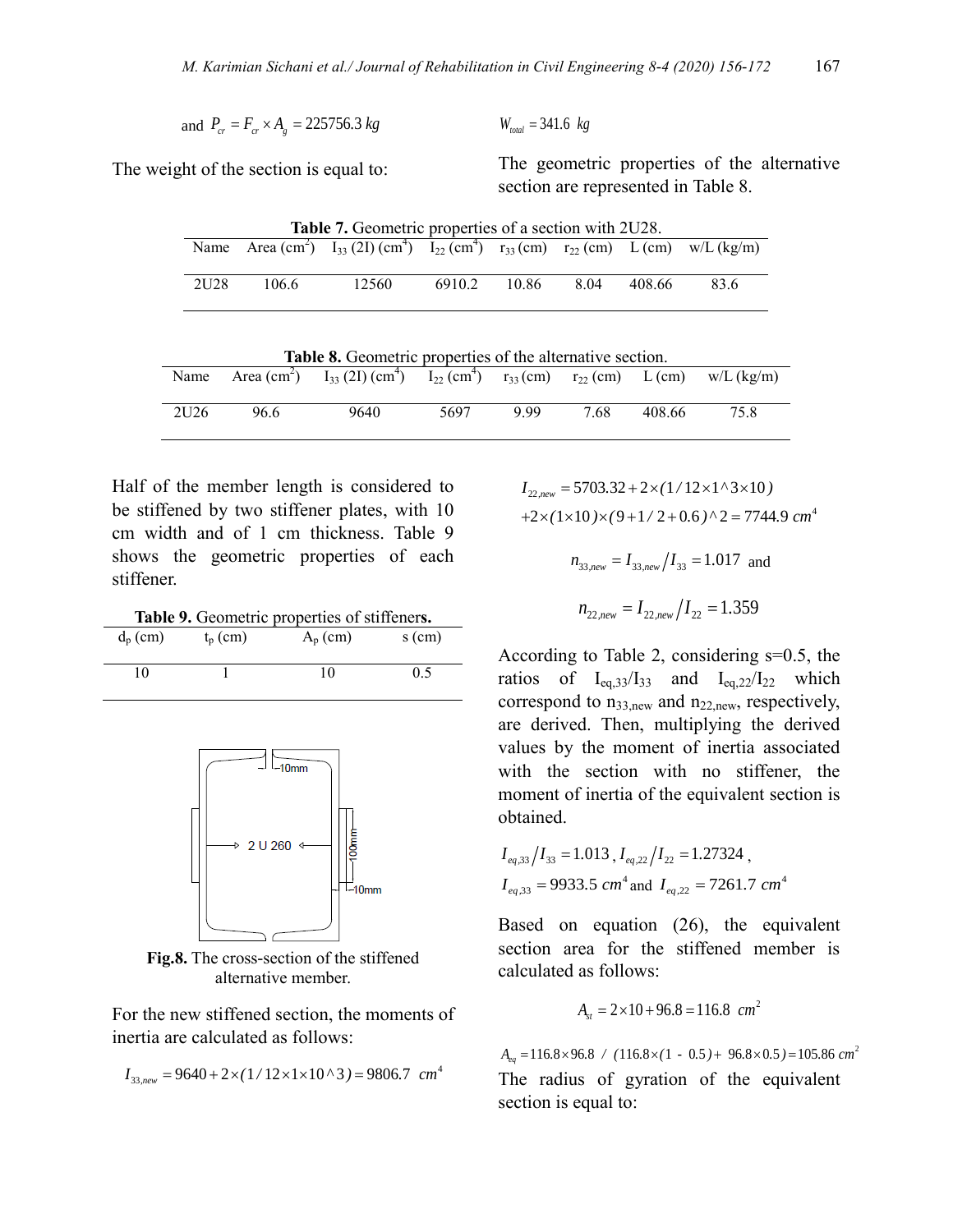$$
r_{eq,33} = \sqrt{I_{eq,33}/A_{eq}} = 9.57 \text{ cm and}
$$
\n
$$
r_{eq,22} = \sqrt{I_{eq,22}/A_{eq}} = 8.18 \text{ cm}
$$
\n
$$
\frac{KL}{r_{eq,min}} = \frac{1 \times 408.66}{8.18} = 50
$$
\n
$$
4.71\sqrt{E/F_y} = 139.32
$$
\n
$$
F_e = \frac{\pi^2 E}{(KL/r_{eq})^2} = \frac{\pi^2 \times 2.1 \times 10^6}{(50)^2} = 8290.5 \text{ kg } / \text{ cm}^2
$$

As it is allowed in the commentary of AISC 360 codes, concerning equations corresponding to a member with constant cross-section and for a non-uniform member, in order to determine the critical load of the member, the relationship between  $F_{cr}$  and  $F_{e}$ could be demonstrated as follows where  $F_{cr}$ is equal to [31]:

$$
F_{cr} = F_y \times 0.658^{\frac{F_y}{F_e}} = 2126.1 \text{ kg} / \text{cm}^2 \Rightarrow P_c = F_{cr} \times A_{eq} = 225072 \text{ kg}
$$

The weight of this section is equal to:

$$
W_{total} = 341.84 \text{ kg}
$$

As it is evident in the aforementioned calculations, the derived weights for both the constant and variable cross-section members there is no perceptible difference in spite of approximately having identical compressive capacity values.

If the Euler load of the member with variable cross-section is calculated with reference to Table 1, the Euler loads corresponding to two axes of the section (which are named 2-2 and 3-3) are derived as follows:

$$
P_{33} = \frac{EI\lambda}{L^2} = \frac{2.1 \times 10^6 \times 9640 \times 10.00}{408.66^2} = 1212193.8 \text{ kg} \text{ and}
$$

$$
P_{22} = \frac{EI\lambda}{L^2} = \frac{2.1 \times 10^6 \times 5703.3 \times 12.55}{408.66^2} = 900046.6 \text{ kg}
$$

$$
P_{e,min} = 900046 \ kg
$$

As a result, the Euler load for the member with variable cross-section is equal to approximately 900 tons which is greater than the same value for a member with constant cross-section (roughly 856 tons). Nevertheless, the critical load  $(F_{cr})$  should be determined through experimental tests. In this example, it is assumed that the relationship between the critical load and the Euler load of a non-uniform member is similar to that of a uniform one. In other words, considering the calculated tables (Table 1 and Table 2), the Euler load is determined as follows:

determined as follows:  
\n
$$
P_e = \frac{EI\lambda}{L^2} \rightarrow F_e = \frac{EI\lambda}{AL^2} \rightarrow F_e = \frac{EI\lambda}{AL^2} = \frac{\lambda E}{(L/r)^2}
$$

In the above equation, for uniform members, the value of  $\lambda$  is equal to  $\pi^2$ . Referring to Table 1, it is evident that the critical load parameter  $(\lambda)$  for the members with variable cross-section is higher than members with constant cross-section. It is expected that the compressive capacity of non-uniform members has a higher value than the uniform ones; nonetheless, the exact value of the critical load  $(F_{cr})$  must be determined by experimental tests.

#### **9. Effect of Imperfection on Compressive Capacity of Members**

In this part, using ABAQUS software the effect of imperfection has been studied. Though these relations are prepared for straight and perfect members, but implementing the FEM method, the buckling load for imperfect members with global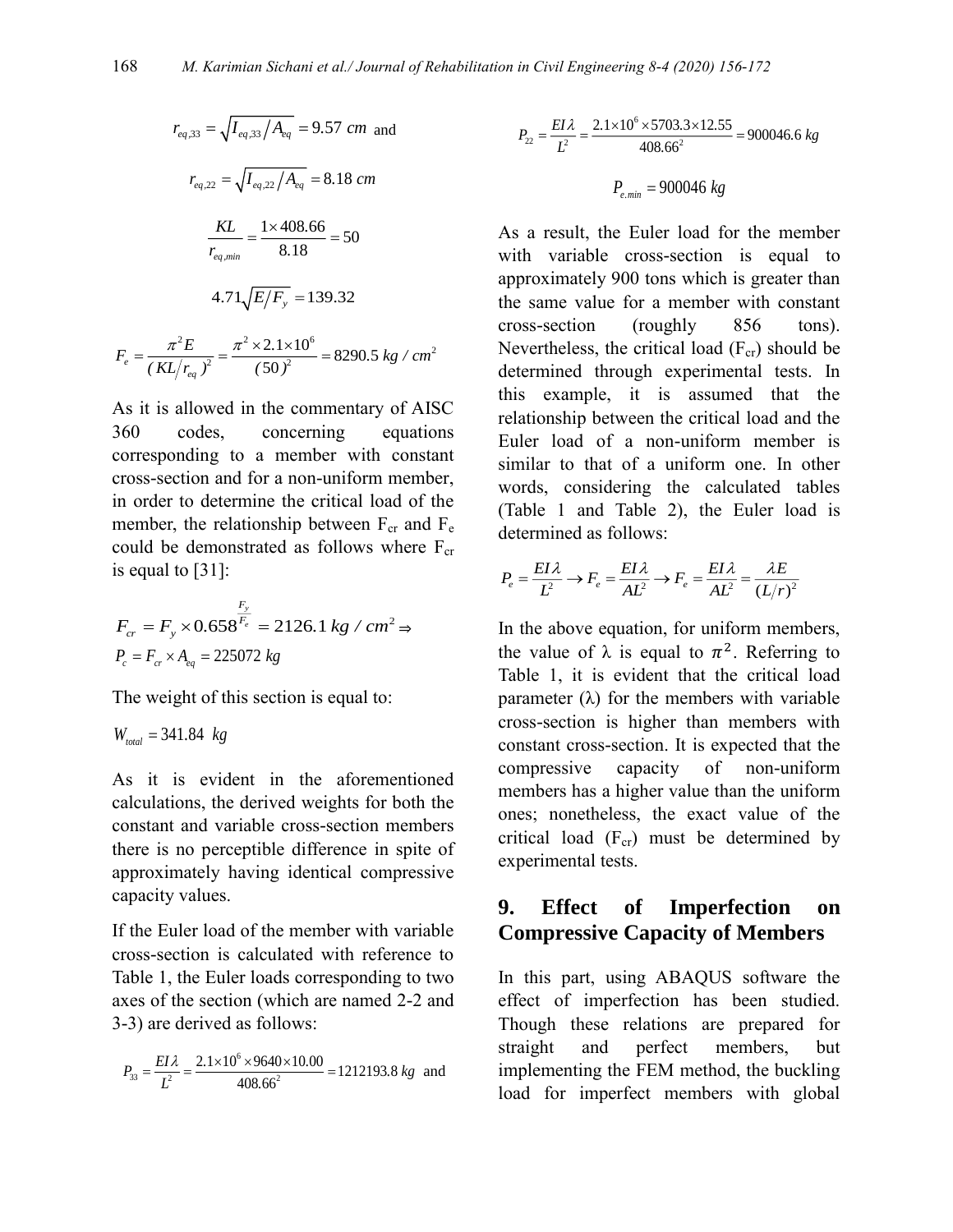buckling mode has been investigated for 12 models. So members, with and without imperfection, have been modeled and the imperfection was equal to maximum allowable imperfection. The buckling load using the FEM method in ABAQUS software has been compared and the error percentage for modeling imperfection has been calculated.

The difference and percentage of error between the analytical solution and buckling load of members with imperfection using FEM method was up to 1.5%.

## **10. Conclusion**

In this paper, the elastic buckling behavior of three-segment symmetric members is investigated. The governing differential stability equation is solved numerically using the MATHEMATICA computational program and the critical load parameter is determined assuming different values for moment of inertia and the stiffened length ratio of the member.

The differential equation is verified considering both states of using no stiffener and where the section is strengthened by stiffeners, referring to the previous research and FEM method. The effects of the change in each parameter including the moment of inertia and the stiffened length ratio on the critical load parameter are assessed, separately. Moreover, considering a constant increase in the weight of the whole member, changes in the moment of inertia and the critical load parameter are depicted by drawing separate curves.

As a result, in a table, the critical load parameter  $(\lambda)$  is presented with respect to different values of the moment of inertia and the stiffened length ratios.

Also in a table, the ratio  $EI_{eq}/EI = \lambda / \pi^2$  is demonstrated which can be used to determine the critical load required for design of a compressive member.

According to this research, strengthening some parts of a compressive member is sufficient to achieve the desired value for the critical load parameter. Thereby it is accurate to use the critical load for design purposes, rather than using a uniform section with higher dimensions.

As it is evident, with increase in the stiffened length ratio or the moment of inertia ratio, the critical load parameter and the buckling load would increase. As a result, by increasing the constant value of  $\lambda$ , assuming a constant value for the stiffened length ratio (s), the moment of inertia value increases. Moreover, taking the moment of inertia ratio as constant, the increase in the stiffened length ratio leads to increase in the critical load parameter and consequently, the buckling load.

Furthermore, considering a constant value for increase in the weight of the whole member, the maximum value of the critical load parameter is observed, where the stiffened length ratio is between 0.4 and 0.6. Moreover, it is shown that assuming a constant value for the critical load parameter, the higher the stiffened length ratio, the less moment of inertia is required.

In order to examine the calculated data for design purposes, a design example is given in this paper, in which members with uniform section and variable cross-section are compared to each other. In this example, the column design curves associated with uniform members are applied for the considered non-uniform member as the AISC code allows to be used by designers.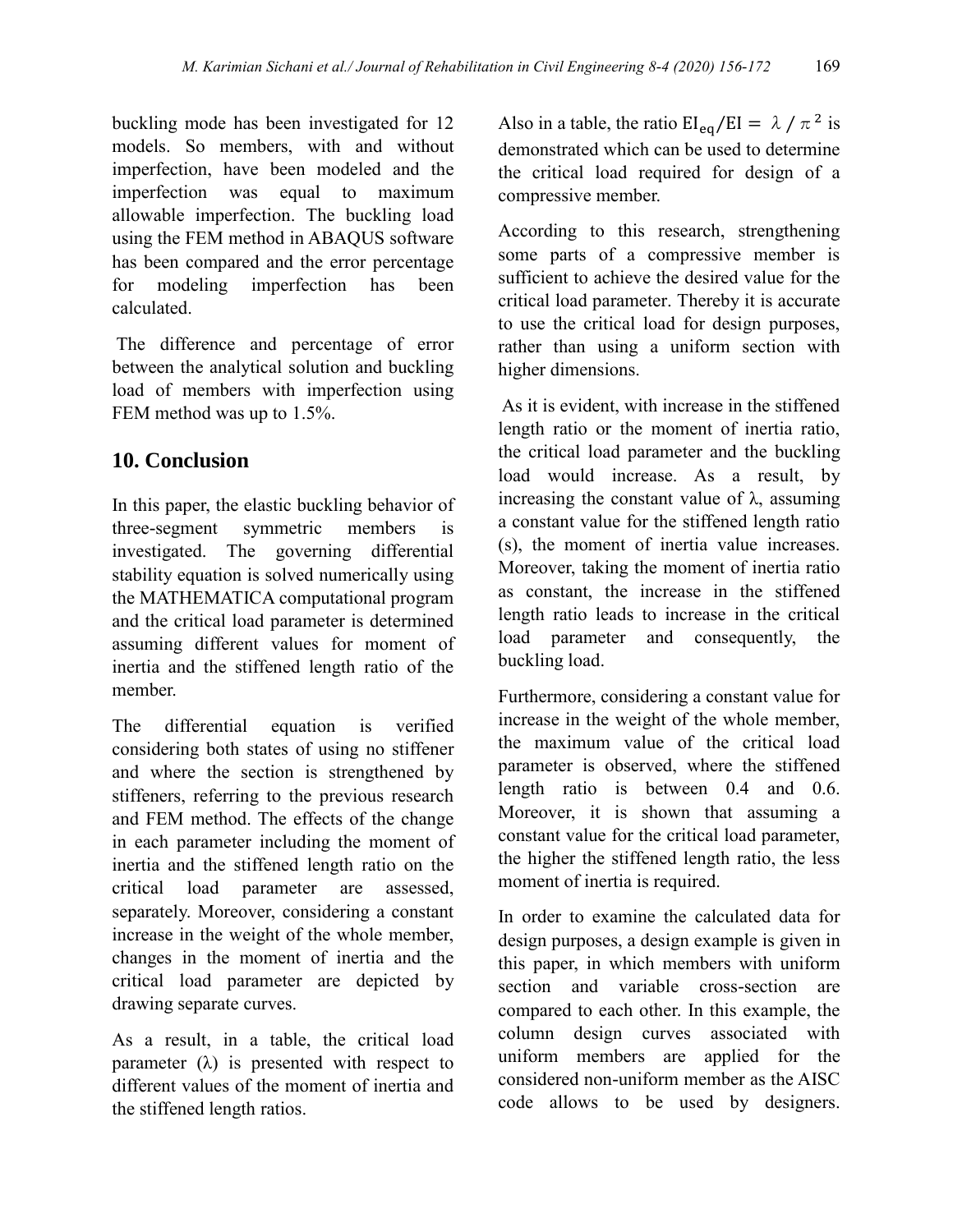Therefore, the weights of both uniform and non-uniform members showed no noticeable difference despite having roughly the same compressive capacity. In this example, it is shown that the Euler load for a non-uniform member has a greater value than that of a uniform member based on the calculated tables of this study. However, the accurate value of the compressive capacity has to be determined by experimental tests; therefore, the exact relationship between the Euler and critical loads of a non-uniform section could be determined.

Although the global buckling load of members is investigated here, engineers should pay attention to local buckling of members, especially for attaining higher loads.

#### **Symbols**

| $a_1$ , $a_2$ , $b_1$ , $b_2$ , $c_1$ , $c_2$ , $k_1$ , $k_2$<br>Constant |  |
|---------------------------------------------------------------------------|--|
|---------------------------------------------------------------------------|--|

parameters

| $\overline{A}$ | Initial section area                        |
|----------------|---------------------------------------------|
| $A_{eq}$       | Equivalent section area                     |
| $A_{g}$        | Gross section area                          |
| $A_p$          | Cross-section of the stiffener              |
| $A_{st}$       | Total section area in the stiffened area    |
| h              | Width of the section                        |
| d              | Width of the stiffener                      |
| $d_p$          | Stiffener depth                             |
| e              | Free distance between two parts of the      |
| section        |                                             |
| EI             | Flexural stiffness                          |
| $EI_{st}$      | Flexural stiffness of the stiffened segment |
| $F_{cr}$       | Critical stress                             |

| $F_e$                | Euler stress                               |
|----------------------|--------------------------------------------|
| $F_{v}$              | Yield stress                               |
| I                    | Area moment of inertia                     |
| $I_{eq}$             | Equivalent area moment of inertia          |
| K                    | Effective length factor                    |
| L                    | Total length of the unstiffened segment    |
| $L_{st}$             | Stiffener length                           |
| $\mathfrak{m}$       | Parameter corresponds to the critical load |
| n                    | Moment of inertia ratio                    |
| $\overline{P}$       | Axial load                                 |
| $P_{cr}$             | Critical load                              |
| $P_e$                | Euler load                                 |
| r                    | radius of gyration                         |
| S                    | Stiffened length ratio                     |
| t                    | Thickness of the stiffener                 |
| W                    | Weight                                     |
| $\mathcal{Y}$        | Relative displacement                      |
|                      |                                            |
| <b>Greek symbols</b> |                                            |
| Δ                    | Displacement                               |
| δ                    | Relative end displacement                  |
|                      |                                            |

- $\lambda$ Slenderness ratio
- $\lambda_{eq}$ Equivalent slenderness ratio
- *ρ* Density of the material of the cross-section

#### **REFERENCES**

[1] Timoshenko SP, Gere JM (1961) Theory of elastic stability. New York: McGraw-Hill, 1961.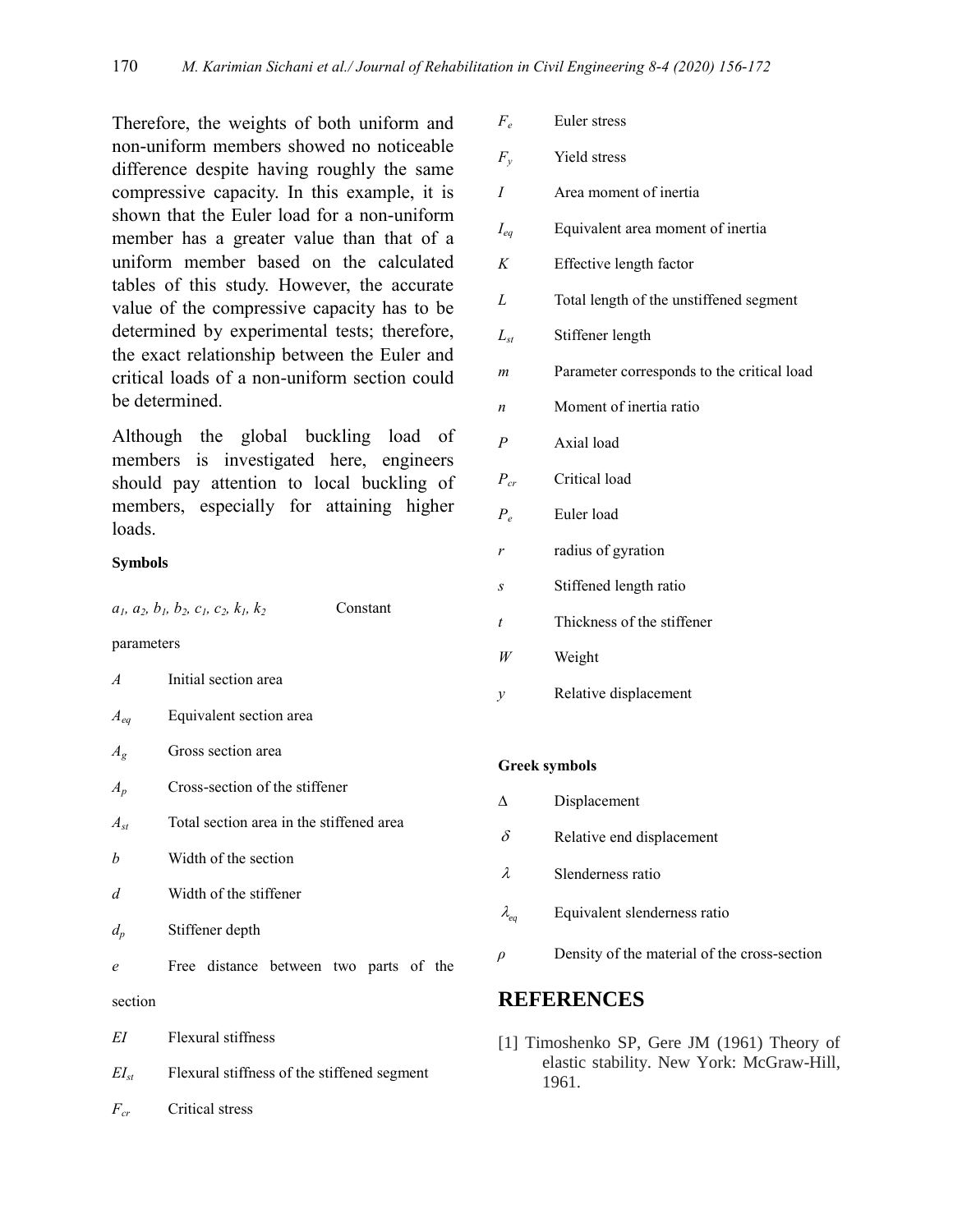- [2] Arbabi F, Li F (1991) Buckling of variable cross-section columns: integral-equation approach. Journal of Structural Engineering 117 (8):2426-2441
- [3] MATHEMATICA Computational Program.
- [4] Li QS (2000) Buckling of elastically restrained non-uniform columns. Engineering structures 22 (10):1231-1243
- [5] Al-Sadder SZ (2004) Exact expressions for stability functions of a general nonprismatic beam–column member. Journal of Constructional Steel Research 60 (11):1561-1584
- [6] Rahai AR, Kazemi S (2008) Buckling analysis of non-prismatic columns based on modified vibration modes. Communications in Nonlinear Science and Numerical Simulation 13 (8):1721-1735
- [7] Coşkun SB, Atay MT (2009) Determination of critical buckling load for elastic columns of constant and variable crosssections using variational iteration method. Computers & Mathematics with Applications 58 (11-12):2260-2266
- [8] Darbandi SM, Firouz-Abadi RD, Haddadpour H (2010) Buckling of variable section columns under axial loading. Journal of Engineering Mechanics 136 (4):472-476
- [9] Huang Y, Li XF (2012) An analytic approach for exactly determining critical loads of buckling of nonuniform columns. International Journal of Structural Stability and Dynamics 12 (04):1250027
- [10] Marques L, Taras A, da Silva LS, Greiner R, Rebelo C (2012) Development of a consistent buckling design procedure for tapered columns. Journal of Constructional Steel Research 72:61-74
- [11] Konstantakopoulos TG, Raftoyiannis IG, Michaltsos GT (2012) Stability of steel columns with non-uniform cross-sections. Open Constr ion and Building Technology Journal 6:1-7
- [12] Avraam TP, Fasoulakis ZC (2013) Nonlinear postbuckling analysis of frames with varying cross-section columns. Engineering Structures 56:1-7
- [13] Cristutiu IM, Nunes DL, Dogariu AI (2013) Steel Members with Variable I Cross

Sections under Bending and Compression with Lateral Restraints–Behavior by Experimental Test. In: Design, Fabrication and Economy of Metal Structures. Springer, pp 193-198

- [14] Saljooghi R, Ahmadian MT, Farrahi GH (2014) Vibration and buckling analysis of functionally graded beams using reproducing kernel particle method. Scientia Iranica Transaction B, Mechanical Engineering 21 (6):1896-1906
- [15] Hadianfard MA, Khakzad AR, Vaghefi M (2015) Analysis of the effect of stiffener on the buckling capacity and non-elastic behavior of bracing gusset plates. Scientia Iranica Transaction A, Civil Engineering 22 (4):1449
- [16] Andreev VI, Tsybin NY (2015) On the stability of rod with variable cross-section. Procedia Engineering 111:42-48
- [17] Chen Y, Shu G, Zheng B, Lu R (2019) Local buckling behavior of welded  $\pi$ -shaped compression stub columns. Journal of Constructional Steel Research 154:224- 234
- [18] Couto C, Real PV (2019) Numerical investigation on the influence of imperfections in the local buckling of thinwalled I-shaped sections. Thin-Walled Structures 135:89-108
- [19] Dhurvey P (2017) Buckling analysis of composite laminated skew plate of variable thickness. Materials Today: Proceedings 4 (9):9732-9736
- [20] He B, Liu D, Long J, Ma L, Ma P (2019) A high order finite strip transfer matrix method for buckling analysis of singlebranched cross-section thin-walled members. Thin-Walled Structures 135:1- 11
- [21] Jiao P, Borchani W, Hasni H, Alavi AH, Lajnef N (2016) Post-buckling response of non-uniform cross-section bilaterally constrained beams. Mechanics Research Communications 78:42-50
- [22] Jobbágy D, Ádány S (2017) Local buckling behaviour of thin-walled members with curved cross-section parts. Thin-Walled Structures 115:264-276